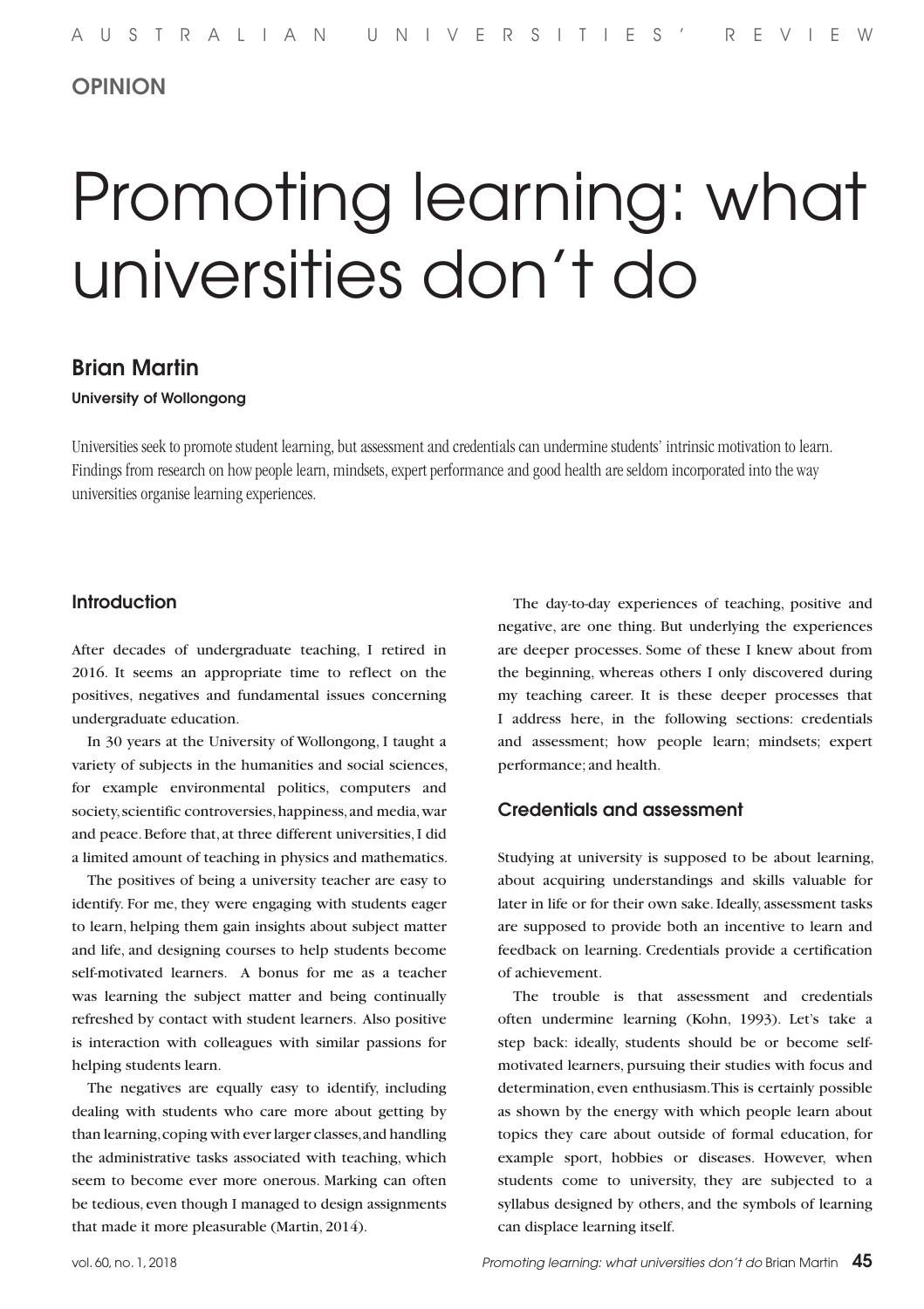Assessment can be disastrous for self-motivation. Instead of studying because of intrinsic interest, students are driven by assessment tasks. When exams are over, few students continue to study. Many students have no interest in anything not assessable. Universities are not solely responsible, because assessment-driven studying is cemented through years of prior schooling, but universities do little to counteract reliance on assessment as a motivator.

Ultimately, most students want degrees, the culmination of years of assessment-driven studying. Again, the symbol of learning displaces the substance. Imagine what would happen if degrees were abolished *–* perhaps replaced by performance portfolios or examinations for entry into professions *–* and university classes were available solely for their contribution to learning. Enrolments would drop precipitously.

The problems with credentials are long-standing (Collins, 1979; Dore, 1976). I knew about them before I became a teaching academic. Like many others, I did what I could within the system. For most classes in Australian universities, assessment is required, and there are expectations about the sorts of assignments and examinations that should be set. Within these limits, I sought to design stimulating assessment tasks and, over the years, gradually developed approaches that would enable and encourage at least some students to become highly engaged and go beyond the usual expectations. Despite these efforts, most students continued to be driven primarily by assessment tasks.

If I have been such a sceptic about assessment and credentials, why did I remain in a university job for so long? The answer is that an academic career gives considerable freedom, which can be used in various ways. I used my job as an opportunity to innovate in teaching methods (within limits) and to orient some of my research and writing to audiences outside academia. But that is another story.

Over three decades of university teaching, I kept on the lookout for research that might provide insights about learning. Not being an education researcher myself, I often relied on popular accounts.

#### Learning

In 2014, Benedict Carey's book *How We Learn* appeared. Carey worked as a science writer, including for the *New York Times.* He decided to find out what researchers have discovered about learning. *How We Learn* is an eye-opener. For me, what was significant was how few of the research findings about learning are applied in university courses.

One basic finding is that learning is greater when studying is spaced out over time rather than bunched together. In practical terms, this means it is more efficient to study a little bit each day rather than cram the night before an exam. For a long time, teachers have been saying this to students, so this finding is not surprising, but the details are fascinating. As well as showing the benefits of spacing out study sessions, researchers have looked at fine tuning of the spacing, for example whether it is better to do 30 minutes on a topic once a day or 60 minutes every two days.

Then there is the testing effect. While studying, one option is to do a self-test, posing questions on the topic you're studying. If you spend 20 minutes studying, you can allocate some of the time for self-testing. Experiments show this detracts from learning in the short term but after a week of studying, those who spend part of the time self-testing retain much more.

Learning occurs when you're studying but it also occurs when you are not, as your unconscious mind engages with the material. Studies show you can enhance this 'incubation' process by ending your study sessions in the middle of a topic. Because the topic is incomplete, your unconscious mind spends more time processing it.

Maximising the effects of spacing, self-testing and unconscious processing can enable a student to learn much more or to learn a specified amount in less time. Furthermore, there are other learning skills canvassed by Carey, all based on findings by learning researchers. So why aren't these skills taught in primary school? Why haven't university teachers caught up with this research and incorporated it into their teaching? Why do millions of undergraduates spend untold hours using inefficient learning techniques and remain uninformed about research findings? Part of the answer is academics' focus on content in their teaching. The mechanics of learning are treated as a separate or lesser matter, addressed by specialist learning support advisers recommended for weaker students. Then there is another factor: few academics take any interest in how to use research findings to enhance their own learning.

#### **Mindsets**

Carol Dweck, a psychologist, has analysed two contrasting mindsets, namely views people have of themselves: 'fixed' and 'growth' (Dweck, 2006). People with a fixed mindset believe that talents are constrained by genetics, so some people are naturally smart and others less so. Some children with a fixed mindset fear failure because it might show they are not as smart as they believe. These children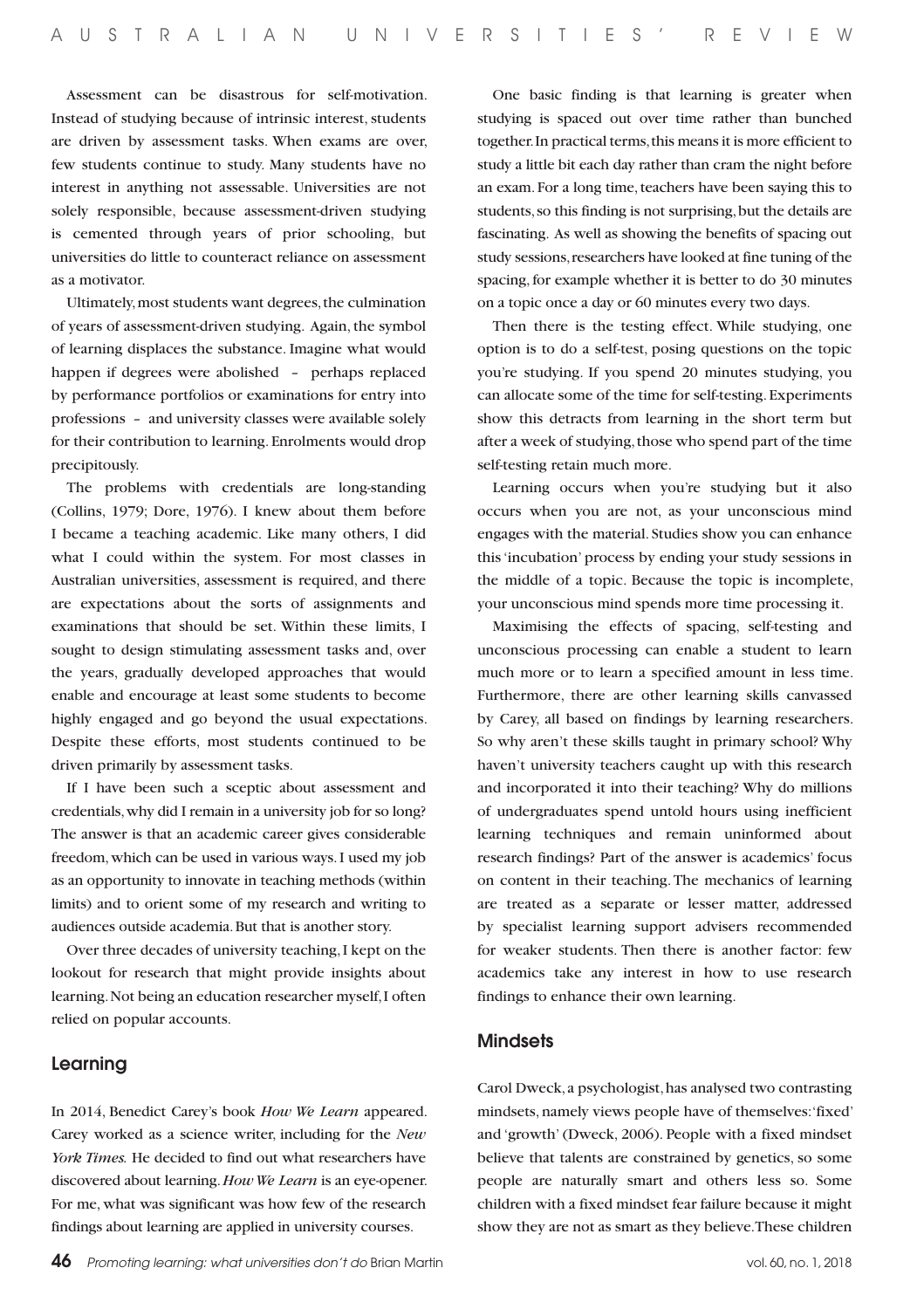**If university education is to become a means to enabling the development of advanced skills, then fostering a habit of regular practice at the boundaries of one's abilities is vital. Yet this is distant from what goes on in most classes.** 

will sometimes not attempt a task, thereby avoiding failure. At the undergraduate level, this can manifest in students saying, 'I didn't study much for this exam'. Why would students undermine their own performance by not studying? The answer is to protect their self-image. If they do well, they reaffirm their intelligence, whereas if they do poorly they can blame lack of study.

People with a growth mindset treat failure differently: they assume it means they need to work harder. Those with a growth mindset are more likely to persist with tasks, even when they are doing poorly. In the long run, the growth mindset leads to better performance.

Australian university marking systems constantly rate and rank performance on assessment tasks. If anything, this encourages a fixed mindset, with some students seeing a mark as a reflection of their innate abilities. Seldom are students repeatedly assessed on the same task, enabling them to see the benefits of continued effort.

More fundamentally, many Australians believe that performance reflects innate qualities. Some academics pick out 'bright' students in their undergraduate years and encourage them to continue to advanced studies, rather than helping all students to adopt a growth mindset. Indeed, the very idea that teachers might try to help students change their attitude towards intelligence is alien.

#### Expert performance

For several decades, there has been an increasing amount of research on what is called 'expert performance', which is demonstrated high-level competence in well-defined skills (Ericsson *et al.*, 2006; Ericsson and Pool, 2016). The top levels of expert performance are exhibited by, for example, chess grandmasters, Olympic athletes and classical musicians with careers as soloists. A common assumption is that innate abilities are required for such stellar performance, but this is challenged by studies showing that thousands of hours of practice are required to become a world-class performer in any wellestablished, competitive field. Furthermore, the practice needs to be of a special sort. The most effective type of practice is called deliberate practice, which involves intense concentration in trying to master skills at the edge of one's current ability under the guidance of a master teacher. For a pianist, routinely playing through scales or performing at a cocktail bar does not count as deliberate practice. Working on difficult passages does.

The implication of research on expert performance is that for learning advanced skills, the key is developing a habit of undertaking regular deliberate practice, done privately. Concert pianists may practise several hours per day throughout their performing careers. Waiting until

> the day before a concert is woefully inadequate.

> If university education is to become a means to enabling the development of advanced skills, then fostering a habit of regular practice at the boundaries of one's abilities is vital. Yet this is distant from what goes on

in most classes. Far from practising skills regularly, most students procrastinate and then put in long study sessions before exams. When classes are over, they stop studying.

A typical one-semester course might involve a few dozens of hours of classes, with an expectation to study a few dozen hours outside of class. This can be enough to acquire some basic knowledge but is far short of what is required to become really good. Hundreds and then thousands of hours of practice are needed. The problem is that few university courses inspire the dedication for this sort of ongoing effort.

Another problem is that many assessment methods do not involve repeated attention to weaknesses until they are eliminated. A violinist will practise a difficult passage for days or weeks until it can be played perfectly. However, a student submitting an essay normally receives a mark and some feedback but then never revisits the same essay, instead moving on to another topic. For becoming a better writer and thinker, it is valuable to return to the same piece of work, revising and polishing it, taking into account feedback from readers. This is what often occurs with academic articles submitted for publication. Undergraduates usually miss out on this sort of training.

People with high intelligence scores often can improve more rapidly than others: they seem to benefit more from training. But this holds only initially. For advanced skill development, intelligence becomes less crucial. Instead, it is the deliberate practice that makes a difference (Ericsson and Pool, 2016: 233–236). The implication is that universities, by rewarding quick learners, are missing out on enabling students to develop habits of continual practice that are essential for the most advanced levels of performance.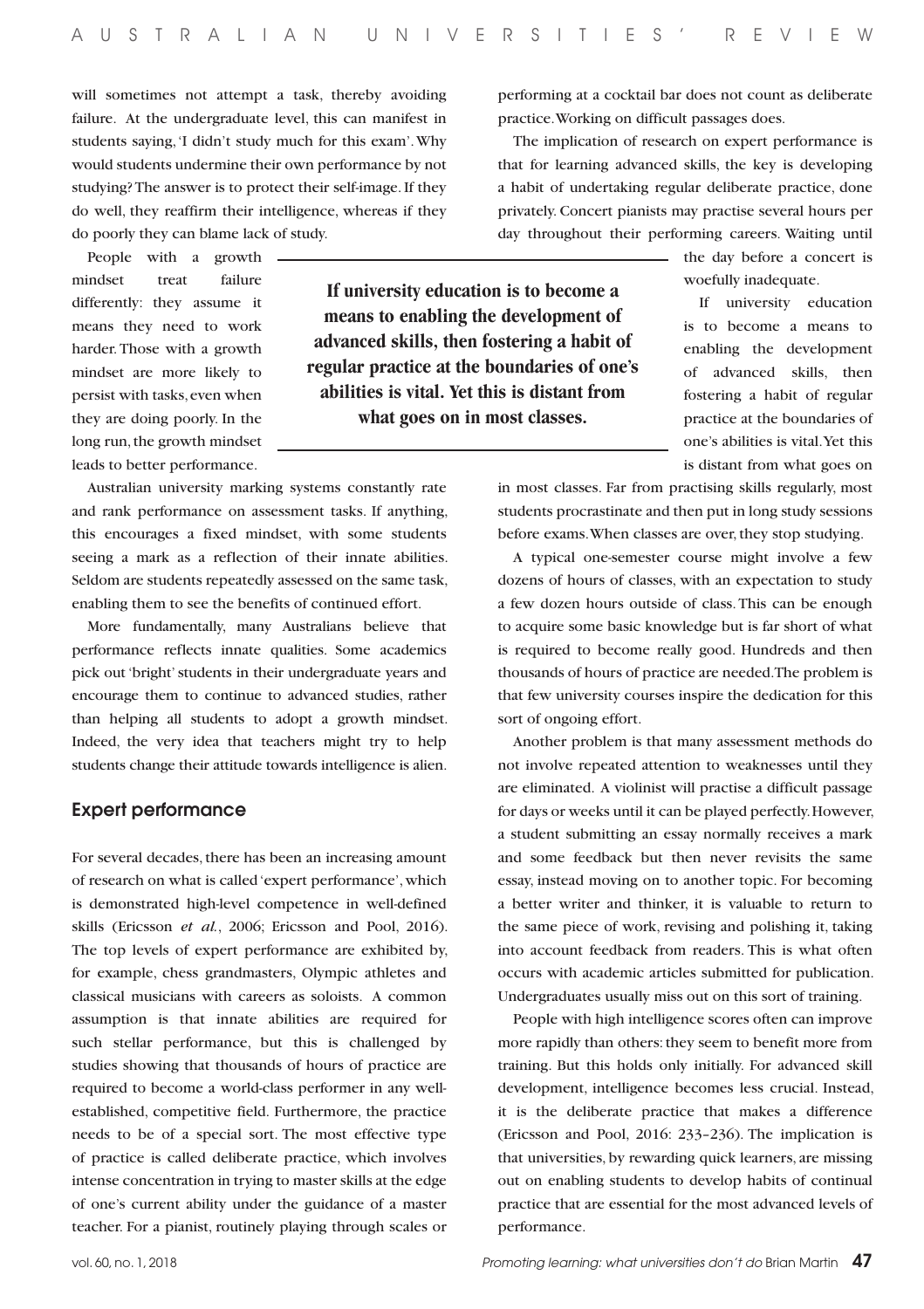When it comes to university teachers, deliberate practice is uncommon. Most academics teach but do not regularly practise teaching. How many teachers go over and over the same lecture or lab presentation, revising the content and practising their delivery, under the periodic scrutiny of an experienced teacher? I didn't do this very often, and I'm not aware of many colleagues who do. Yes, many put long hours into preparing their lectures, but few practise delivering them, obtaining feedback from students or master teachers. Few academics study research into methods of student learning to work out ways to adapt the curriculum and delivery to maximise it.

#### Mind, brain and health

Should students exercise? It would be good for their health *–* and for their thinking. There is a large and growing body of research showing that physical activity is vital for human health and wellbeing. It is the most reliable way to improve mood and is well documented to improve happiness for most people.

Beyond the benefits for the body, exercise is good for the mind. It reduces depression and anxiety and improves mental acuity (Macpherson, 2017; Ratey, 2008). It is therefore a good way to improve the capacity for study and for better thinking.

However, relatively few students exercise regularly. When assignments are due, or exams are looming, students may spend long hours studying without any activity beyond their fingers. This is not good preparation for a lifetime of learning, not to mention good health.

Students are compelled, by assessment tasks, to learn specific content, so why not compel them to exercise, for their own good? However well intended, compulsory exercise might only turn what should be satisfying into a chore to be avoided when there's no pressure. More promising would be to turn a campus into an activityintensive space, with encouragement to develop personal or group training routines. Parking might be provided at a more distant location, to encourage walking or cycling.

Some universities provide encouragement for physical activity, for example excellent gyms, jogging circuits and secure bicycle facilities. Still, only a minority of students takes advantage of these opportunities, in part because exercise is seen as an optional extra rather than a core aspect of being a learner.

A few academics set a good example, riding bicycles to work or frequenting the gym. All too many, though, seem to operate on the dualistic idea that the mind is separate from the body. It's just not dignified to get hot and sweaty.

There are several other aspects of health that promote better learning, including restful sleep (important for solidifying memories), good diet and avoiding excessive drugs. To some, this might seem like an abstemious approach to university, not having any fun. "Fun" seems to have become identified with damaging activities such as binge drinking and staying up all night. Dedicated athletes look after their diet and sleep, at least while in training. Why should dedicated scholars be any different?

### What universities don't do

The rationale for university teaching is that students will acquire knowledge and skills to become more capable workers and better citizens. Hence it is strange that the way universities are set up, with modules of content to learn in set time frames, all leading to a certificate at the end, undermines the intrinsic motivation to learn. Despite much rhetoric about lifelong learning, few students are set on a path to maximise their learning in the long run. Students learn instead that studying is an unpleasant necessity, to be avoided as long as possible and only undertaken when assessment tasks loom.

Meanwhile, much media attention is devoted to scandals such as plagiarism and falling standards. Questioning the credential system is not newsworthy.

The discrepancy between the goals and reality of undergraduate education makes me reflect on radical ideas raised in the 1960s and 1970s. Ivan Illich in *Deschooling Society* (1971) provided a critique of professionalised education, arguing that learning would be enhanced by getting rid of schooling and replacing it with learning in the community, for example in homes and workplaces. Helping children to learn would be collective responsibility rather than undertaken only in schools and universities (Holt, 1977, 1981; Reimer, 1973). In practice, a great deal of learning now occurs when individuals pursue hobbies and when they take on jobs. It is often said that universities may provide a credential to get a job, but what you need to know is learned on the job. This highlights the role of credentials as screening mechanisms, reproducing the class structure.

Deschooling Society was radical when it was published and remains so today. The education system has a stranglehold over officially certified learning in most fields. It remains to be seen whether information about learning, mindsets, expert performance and health will be incorporated into credential systems or provide a challenge to them.